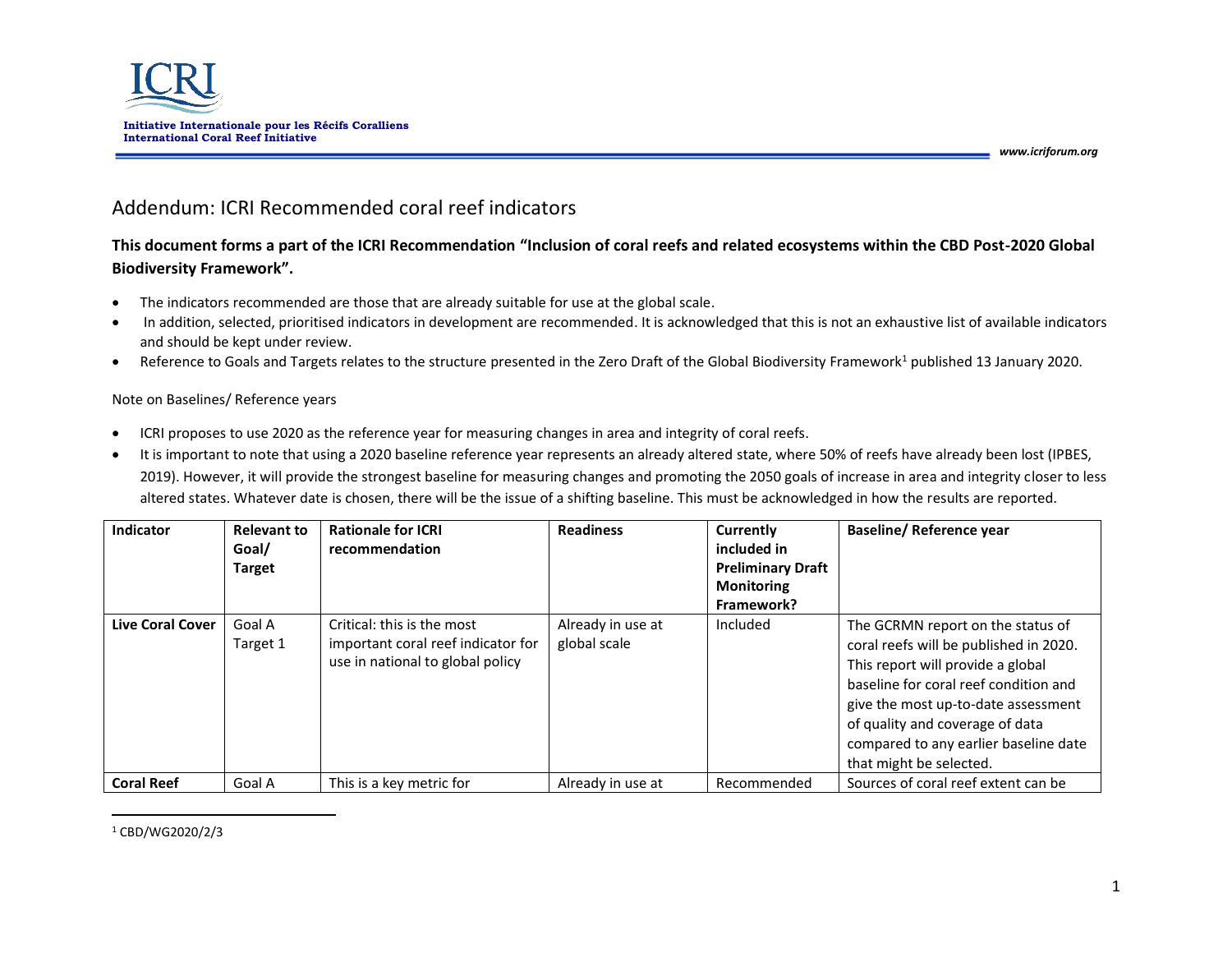

| <b>Extent</b><br><b>Fleshy Algae</b><br><b>Cover and</b><br>Cover of key<br>benthic groups | Goal A<br>Target 1<br>Target 6 | understanding the area and<br>changing extent of coral reef<br>ecosystems at national and<br>higher levels<br>Fleshy algae are a dominant<br>competitor to corals, indicating<br>decline in coral reef health;<br>algae-dominated reefs are the<br>most likely alternative state for<br>corals. Data on other key benthic<br>groups is collected<br>simultaneously with coral and<br>algae cover, but with more<br>variable methods (e.g. bare<br>substrate, crustose coralline<br>algae, cyanobacteria, other<br>invertebrates, rubble, sand,<br>seagrass, soft coral). Greater<br>standardization of these will<br>enable a more comprehensive<br>assessment of reef health and | global scale<br>Already in use. Global<br>analyses possible in<br>the near future with<br>additional<br>standardization of<br>methods and capacity<br>development for use<br>of this indicator in<br>monitoring protocols. | for inclusion<br>Recommended<br>for inclusion | determined from a variety of existing<br>data at regional and national scales.<br>Initiatives are underway to develop a<br>global extent layer.<br>The GCRMN Status report 2020.                                                                                                                      |
|--------------------------------------------------------------------------------------------|--------------------------------|-----------------------------------------------------------------------------------------------------------------------------------------------------------------------------------------------------------------------------------------------------------------------------------------------------------------------------------------------------------------------------------------------------------------------------------------------------------------------------------------------------------------------------------------------------------------------------------------------------------------------------------------------------------------------------------|----------------------------------------------------------------------------------------------------------------------------------------------------------------------------------------------------------------------------|-----------------------------------------------|-------------------------------------------------------------------------------------------------------------------------------------------------------------------------------------------------------------------------------------------------------------------------------------------------------|
| <b>Fish Abundance</b>                                                                      | Goal A                         | status.<br>Critical for understanding reef                                                                                                                                                                                                                                                                                                                                                                                                                                                                                                                                                                                                                                        | In use within many                                                                                                                                                                                                         | Recommended                                   | At present, data on fish biomass is                                                                                                                                                                                                                                                                   |
| and Biomass                                                                                | Target 1                       | productivity, functioning of food<br>webs, potential fisheries yields.                                                                                                                                                                                                                                                                                                                                                                                                                                                                                                                                                                                                            | countries and<br>multiple geographies.<br>Efforts are underway<br>to further standardize<br>and collect data for<br>global analyses.                                                                                       | for inclusion and<br>further<br>development   | being collected and reported on by<br>many different agencies and<br>organizations, at varied levels. There<br>are persistent challenges in<br>aggregating these for a global<br>assessment. This is an important<br>indicator and work needs to be<br>accelerated to overcome current<br>challenges. |
| [Percentage/                                                                               | Target 2                       | Recommended as a measure of                                                                                                                                                                                                                                                                                                                                                                                                                                                                                                                                                                                                                                                       | Already in use                                                                                                                                                                                                             | Recommended<br>for inclusion                  | Determined from the World Database<br>on Protected Areas.                                                                                                                                                                                                                                             |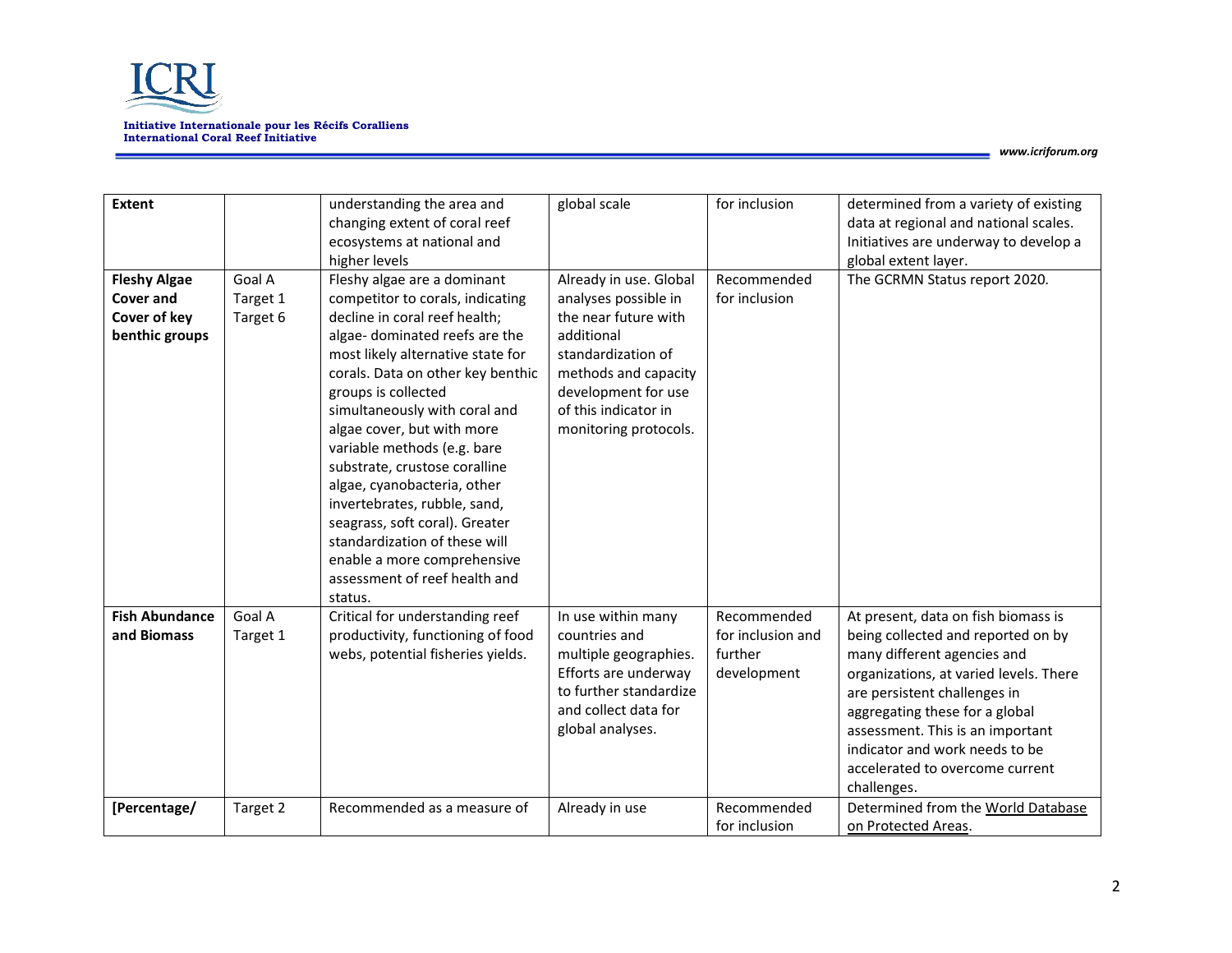

| area] of coral<br>reefs included<br>in [effectively<br>managed]<br><b>MPAs and</b><br><b>OECMs</b> |          | representativity of coral reefs as<br>a key ecosystems.                                                                                                                                                                                                                                                                                                                                                     |                                                                                                                                                                   |                                                                                    |                                                                                                                                                                                                                                                                                                                                                                                                                                                                                                       |
|----------------------------------------------------------------------------------------------------|----------|-------------------------------------------------------------------------------------------------------------------------------------------------------------------------------------------------------------------------------------------------------------------------------------------------------------------------------------------------------------------------------------------------------------|-------------------------------------------------------------------------------------------------------------------------------------------------------------------|------------------------------------------------------------------------------------|-------------------------------------------------------------------------------------------------------------------------------------------------------------------------------------------------------------------------------------------------------------------------------------------------------------------------------------------------------------------------------------------------------------------------------------------------------------------------------------------------------|
| Index of coastal<br>eutrophication                                                                 | Target 4 | Recommended to ensure that<br>information on key pollution<br>pressures on reefs and changes<br>in pressure levels are measured.<br>The ICEP methodology is based<br>on the collection of water<br>samples from rivers as they<br>reach a coastline. Further<br>studies would be needed to<br>determine whether the ICEP<br>could be used for coral reef<br>nations or territories without<br>major rivers. | Already in use (SDG<br>indicator 14.1.1) but<br>would need some<br>adaptation for use in<br>coral reef areas with<br>no rivers. This could<br>be possible by 2021 | Included, and ICRI<br>supports this as a<br>useful coral reef<br>related indicator | The ICEP is a new methodology that is<br>not yet being used globally, and so<br>there is no current baseline. In the<br>interim, for SDG Target 14.1,<br>chlorophyll-a concentration (surface<br>waters) is to be used as a proxy<br>indicator for eutrophication. This is<br>already used as an indicator for<br>eutrophication in some regions and is<br>measured using remote sensing.<br>Further work would be needed to<br>determine whether this would be<br>useful in the case of coral reefs. |

## **Future indicators for priority development**

These indicators are identified as important to be able to provide information on integrity and function of coral reef ecosystems and are currently at various stages of development with timelines within the next 5 years.

**Red list of ecosystems (coral reef ecosystems)**: *Relevant to Goal A and Target 1*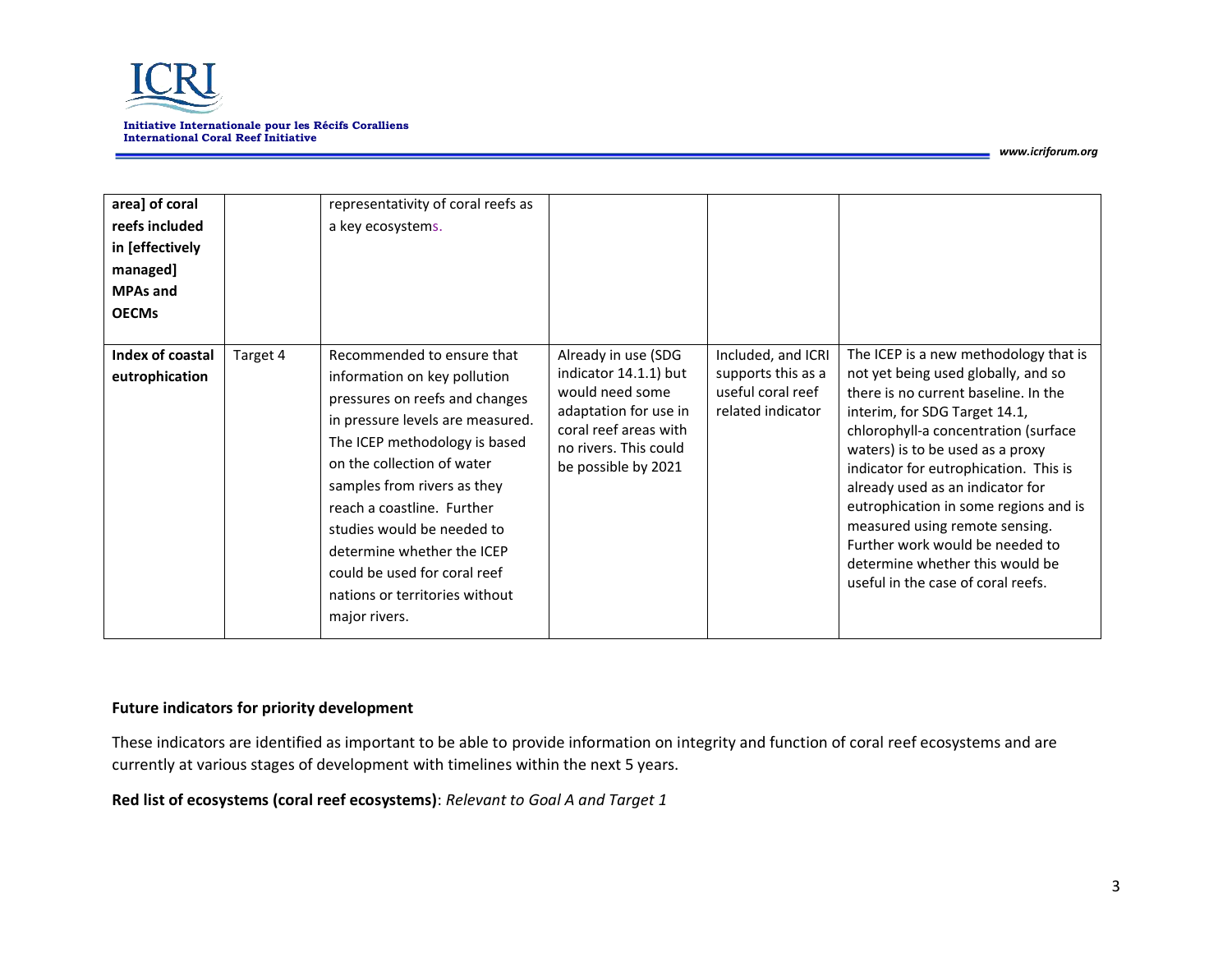

The Red List of Ecosystems is a derived indicator that incorporates information from multiple metrics. The intention is that it provides a standardized assessment of how close an ecosystem is to collapse/disappearance. It incorporates elements of area and integrity, thus closely matching the wording for Goal A. This indicator has been applied at the regional scale and will be available for use at the global scale in 2-4 years. ICRI recommends the inclusion of this indicator for further development.

#### **Hard coral genera richness**: *Relevant to Goal A and Target 1*

This is an important indicator to use in the future for coral reef ecosystem integrity as it helps to improve understanding of coral community change and function. Methods are widely available, and data are already being collected. Global analyses will be possible in the near future once some additional standardization has been undertaken and capacity improved for data collection and analysis.

Hard coral identification to genus level is collected by professional scientists, NGOs and government agencies. Efforts are underway to make use of standardized data platforms and to ensure that these data can be made available for use in regional and global assessment processes. Additional capacity development and underwater training would help national parties measure this indicator.

#### **Structural complexity of coral reefs**: *Relevant to Goal A, Target 1, Target 6*

This indicates carbonate architecture and complexity available for recruit settlement and survival of juvenile corals and reef fish, and provides important information on the expected function of the system. It also provides important insights for Goal A. Methods are widely available and data are already being collected by existing monitoring efforts. Global analyses will be possible in the near future with some additional standardization and capacity development.

Baseline: Methods and data are sufficiently standardized for larger scale and regional analyses (see Graham and Nash 2013, Darling et al. 2017).

### **CATAMI Classification Scheme**: *Relevant to Goal A, Target 1*

Collaborative and Annotation Tools for Analysis of Marine Imagery and video is a standard classification scheme for scoring marine biota and physical characteristics from underwater imagery. This provides a standardised approach for the transformation of underwater raw imagery to quantitative information useful for science and policy decisions.

The tool can provide a pathway to generate information at increasingly greater levels of detail over time to understand benthic habitats (from morphology to taxonomy) over time, whilst remaining comparable between sites. Currently used in Australia, but has potential to